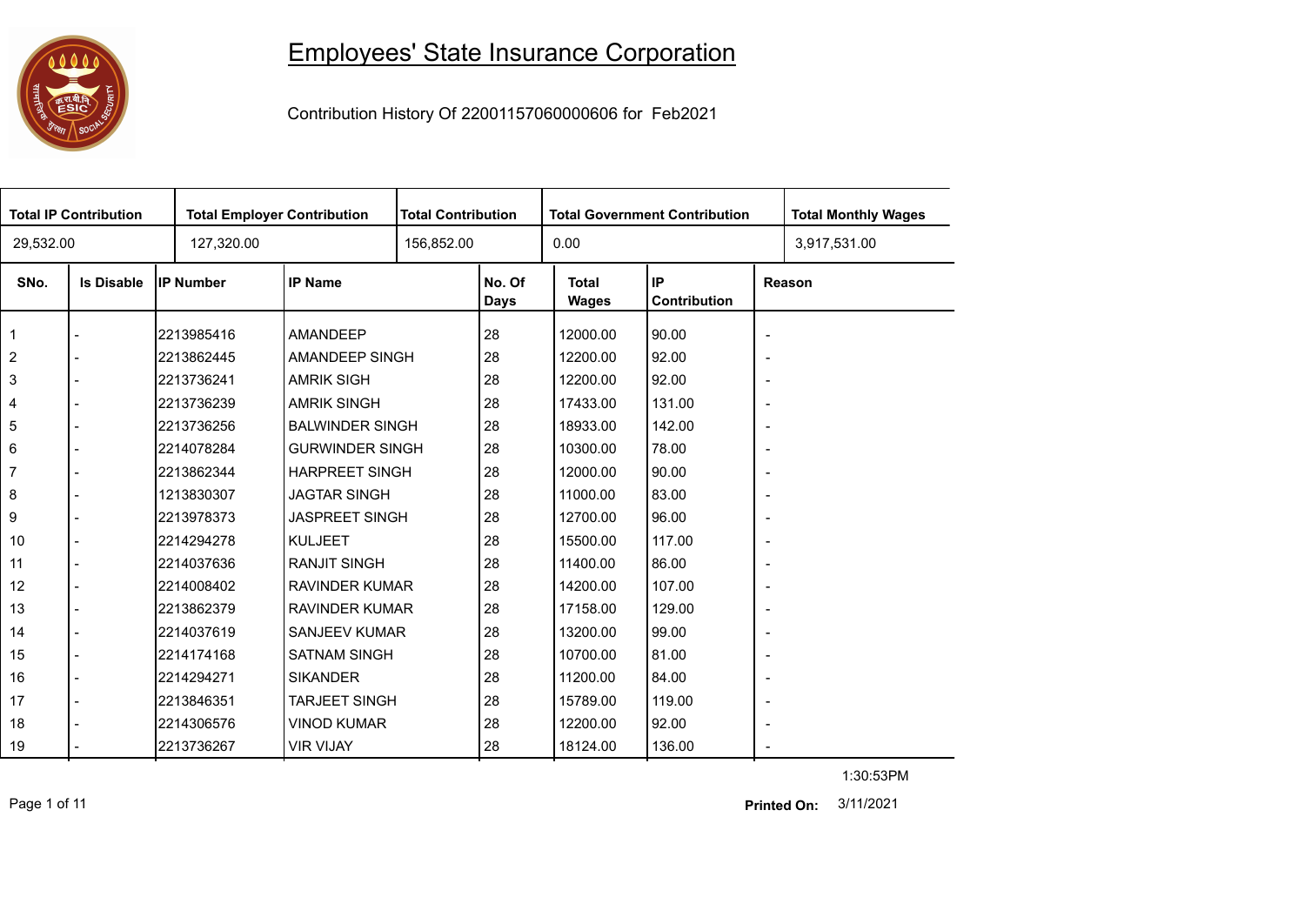| SNo. | <b>Is Disable</b> | <b>IP Number</b> | <b>IP Name</b>         | No. Of<br><b>Days</b> | Total<br><b>Wages</b> | IP<br>Contribution | Reason |
|------|-------------------|------------------|------------------------|-----------------------|-----------------------|--------------------|--------|
| 20   |                   | 2214414238       | RAJ KUMAR              | 28                    | 11700.00              | 88.00              |        |
| 21   |                   | 2214414256       | <b>RAVI KUMAR</b>      | 28                    | 8869.00               | 67.00              |        |
| 22   |                   | 2214414262       | <b>GURPAL SINGH</b>    | 28                    | 11200.00              | 84.00              |        |
| 23   |                   | 2214414288       | <b>AMIT JOSHI</b>      | 28                    | 10200.00              | 77.00              |        |
| 24   |                   | 2214425224       | <b>MALKIT SINGH</b>    | 28                    | 14200.00              | 107.00             |        |
| 25   |                   | 2214415604       | <b>MOHIT KUMAR</b>     | 28                    | 11300.00              | 85.00              |        |
| 26   |                   | 2214415609       | <b>RAHUL KUMAR</b>     | 28                    | 9700.00               | 73.00              |        |
| 27   |                   | 2214415612       | <b>TARLOCHAN CHAND</b> | 28                    | 9200.00               | 69.00              |        |
| 28   |                   | 2214426306       | JATINDER SINGH         | 28                    | 10700.00              | 81.00              |        |
| 29   |                   | 2214426309       | <b>AMARJIT SINGH</b>   | 28                    | 11700.00              | 88.00              |        |
| 30   |                   | 2214426319       | <b>GURPAL SINGH</b>    | 28                    | 10000.00              | 75.00              |        |
| 31   |                   | 2214426336       | <b>GURDEV SINGH</b>    | 28                    | 10200.00              | 77.00              |        |
| 32   |                   | 2214435578       | <b>MANOJ KUMAR</b>     | 28                    | 10200.00              | 77.00              |        |
| 33   |                   | 2214434905       | NIRMAL SINGH           | 28                    | 10200.00              | 77.00              |        |
| 34   |                   | 2213985417       | JOGROOP SINGH          | 28                    | 14200.00              | 107.00             |        |
| 35   |                   | 2214447481       | <b>RANJIT SINGH</b>    | 28                    | 11200.00              | 84.00              |        |
| 36   |                   | 2214459915       | JAGROOP SINGH          | 28                    | 10000.00              | 75.00              |        |
| 37   |                   | 2214480060       | <b>NARESH KUMAR</b>    | 28                    | 10200.00              | 77.00              |        |
| 38   |                   | 2214490021       | <b>SURINDER SINGH</b>  | 28                    | 15789.00              | 119.00             |        |
| 39   |                   | 2214520725       | <b>JASWINDER SINGH</b> | 28                    | 11200.00              | 84.00              |        |
| 40   |                   | 2214520727       | NAVNEESH SHARMA        | 28                    | 11100.00              | 84.00              |        |
| 41   |                   | 2214520732       | AMANDEEP SINGH         | 28                    | 11200.00              | 84.00              |        |
| 42   |                   | 2214530508       | <b>GURSEWAK SINGH</b>  | 28                    | 9200.00               | 69.00              |        |
| 43   |                   | 2214530512       | <b>GAGANDEEP RIAT</b>  | 28                    | 9200.00               | 69.00              |        |
| 44   |                   | 2214530514       | <b>MANISH</b>          | 28                    | 9200.00               | 69.00              |        |
| 45   |                   | 2214530515       | <b>GURMIT SINGH</b>    | 28                    | 9200.00               | 69.00              |        |
| 46   |                   | 2214539576       | SANDIP SINGH           | 28                    | 10200.00              | 77.00              |        |
| 47   |                   | 2214539617       | <b>HARPREET SINGH</b>  | 28                    | 10200.00              | 77.00              |        |
| 48   |                   | 2214539579       | PALWINDER SINGH        | 28                    | 10200.00              | 77.00              |        |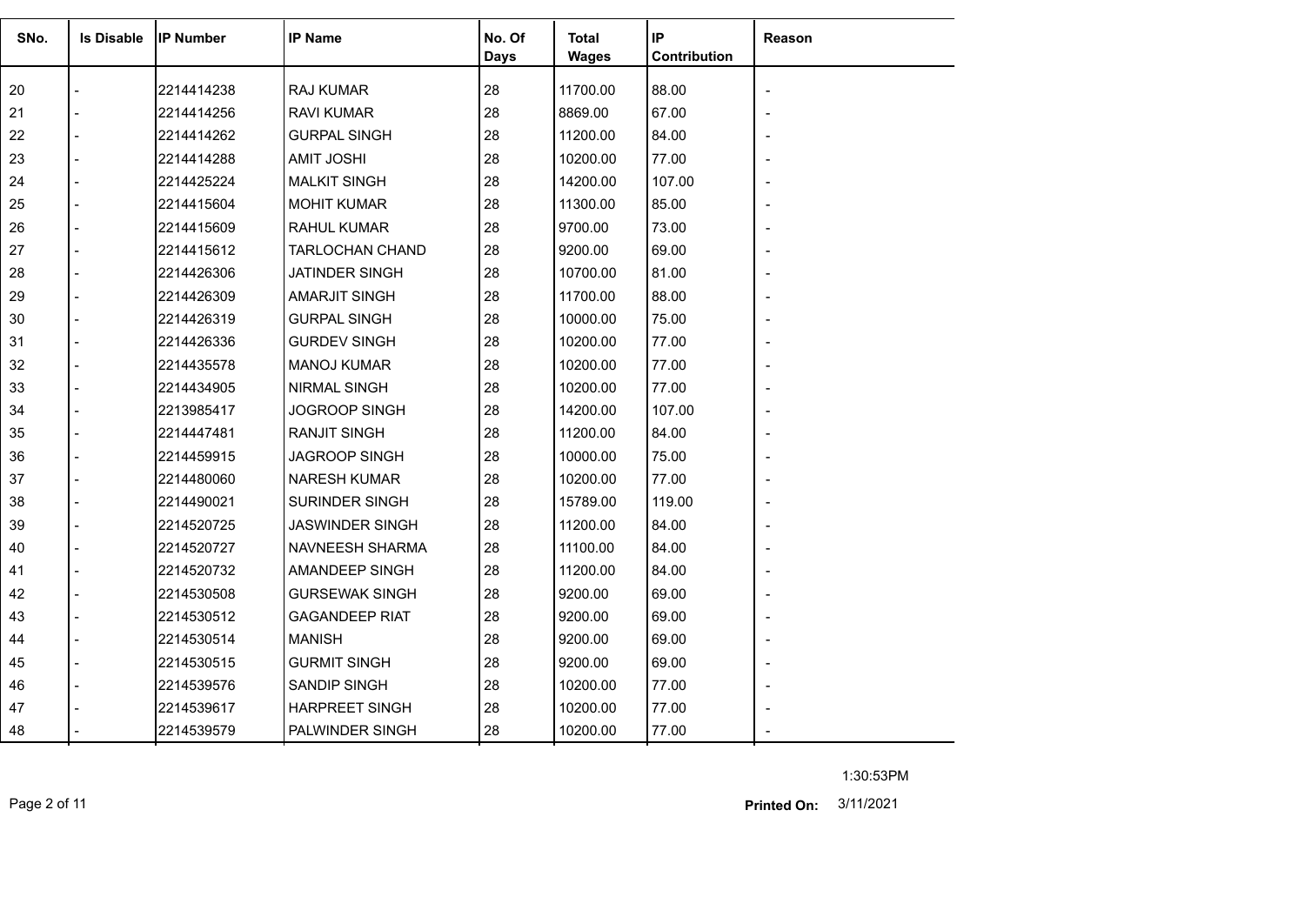| SNo. | <b>Is Disable</b> | <b>IP Number</b> | <b>IP Name</b>         | No. Of<br>Days | <b>Total</b><br><b>Wages</b> | IP<br>Contribution | <b>Reason</b> |
|------|-------------------|------------------|------------------------|----------------|------------------------------|--------------------|---------------|
| 49   |                   | 2214539593       | LOVEDEEP SINGH         | 28             | 10200.00                     | 77.00              |               |
| 50   |                   | 2214414249       | <b>GURJEET SINGH</b>   | 28             | 13000.00                     | 98.00              |               |
| 51   |                   | 2214553291       | <b>SHIV SINGH</b>      | 28             | 10200.00                     | 77.00              |               |
| 52   |                   | 2214563012       | <b>DHEERAJ</b>         | 28             | 10700.00                     | 81.00              |               |
| 53   |                   | 2214563014       | <b>SAURAV</b>          | 28             | 13200.00                     | 99.00              |               |
| 54   |                   | 2214578075       | <b>HARMAIL SINGH</b>   | 28             | 9200.00                      | 69.00              |               |
| 55   |                   | 2214578092       | PARVEEN KUMAR          | 28             | 11200.00                     | 84.00              |               |
| 56   |                   | 2214587943       | AMRITPAL SINGH         | 28             | 10200.00                     | 77.00              |               |
| 57   |                   | 2214587948       | <b>VARINDER LAL</b>    | 28             | 10200.00                     | 77.00              |               |
| 58   |                   | 2214613959       | <b>JAGWINDER SINGH</b> | 28             | 10200.00                     | 77.00              |               |
| 59   |                   | 2214613963       | <b>DALJIT SINGH</b>    | 28             | 10200.00                     | 77.00              |               |
| 60   |                   | 2214613973       | <b>VIPIN KUMAR</b>     | 28             | 10700.00                     | 81.00              |               |
| 61   |                   | 2214613977       | <b>AVTAR SINGH</b>     | 28             | 12200.00                     | 92.00              |               |
| 62   |                   | 2214613981       | ANMOLPREET SINGH       | 28             | 10200.00                     | 77.00              |               |
| 63   |                   | 2214615351       | <b>GURWINDER SINGH</b> | 28             | 10400.00                     | 78.00              |               |
| 64   |                   | 2214609773       | <b>IQBAL SINGH</b>     | 28             | 9400.00                      | 71.00              |               |
| 65   |                   | 2214620280       | <b>MANPREET SINGH</b>  | 28             | 9700.00                      | 73.00              |               |
| 66   |                   | 2214619063       | <b>ANEK CHAND</b>      | 28             | 13000.00                     | 98.00              |               |
| 67   |                   | 2214620267       | <b>KARANDEEP SINGH</b> | 28             | 10200.00                     | 77.00              |               |
| 68   |                   | 2214635579       | <b>RAJ</b>             | 28             | 9700.00                      | 73.00              |               |
| 69   |                   | 2214635582       | AMANDEEP SINGH         | 28             | 9200.00                      | 69.00              |               |
| 70   |                   | 2214635587       | <b>MANJIT SINGH</b>    | 28             | 11700.00                     | 88.00              |               |
| 71   |                   | 2214635624       | KAILASH CHANDER        | 28             | 12200.00                     | 92.00              |               |
| 72   |                   | 2214642716       | DHARMINDER KUMAR       | 28             | 11700.00                     | 88.00              |               |
| 73   |                   | 2214646912       | <b>MANVIR SINGH</b>    | 28             | 11700.00                     | 88.00              |               |
| 74   |                   | 2214640993       | <b>RAVI PRKASH</b>     | 28             | 16000.00                     | 120.00             |               |
| 75   |                   | 2214648093       | <b>RAJ KUMAR</b>       | 28             | 17158.00                     | 129.00             |               |
| 76   |                   | 2214648098       | <b>RAJVIR SINGH</b>    | 26             | 8358.00                      | 63.00              |               |
| 77   |                   | 2214648094       | SUKHJINDER SINGH       | 28             | 10200.00                     | 77.00              |               |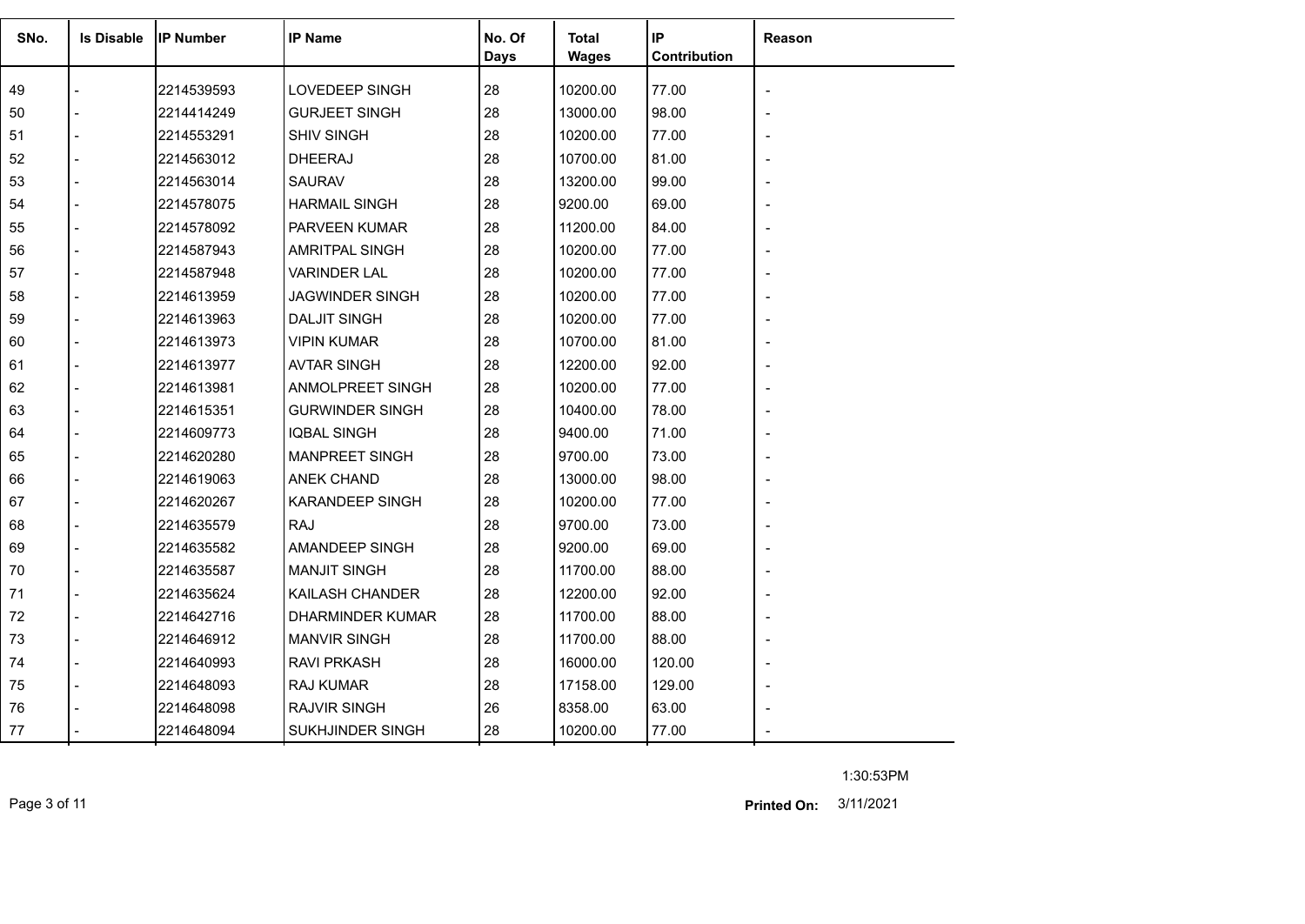| SNo. | <b>Is Disable</b> | <b>IP Number</b> | <b>IP Name</b>                  | No. Of<br>Days | <b>Total</b><br>Wages | IP<br>Contribution | <b>Reason</b> |
|------|-------------------|------------------|---------------------------------|----------------|-----------------------|--------------------|---------------|
| 78   |                   | 2214647318       | <b>JAGTAR SINGH</b>             | 28             | 9200.00               | 69.00              |               |
| 79   |                   | 2214648613       | <b>JASPAL SINGH</b>             | 28             | 10200.00              | 77.00              |               |
| 80   |                   | 2214662088       | <b>KRISHAN SAWROOP</b>          | 28             | 9400.00               | 71.00              |               |
|      |                   |                  | <b>SINGH</b>                    |                |                       |                    |               |
| 81   |                   | 2214662092       | YADWINDER SINGH                 | 28             | 9400.00               | 71.00              |               |
| 82   |                   | 2214668833       | <b>MANINDER SINGH</b>           | 28             | 9700.00               | 73.00              |               |
| 83   |                   | 2214668839       | <b>SATGUR SINGH</b>             | 28             | 9500.00               | 72.00              |               |
| 84   |                   | 2214671047       | <b>ASHISH KUMAR</b>             | 28             | 12700.00              | 96.00              |               |
| 85   |                   | 2214672438       | <b>KASHMIRA SINGH</b>           | 28             | 10200.00              | 77.00              |               |
| 86   |                   | 2214672741       | <b>PARVINDER SINGH</b>          | 28             | 11200.00              | 84.00              |               |
| 87   |                   | 3310888923       | <b>DALBIR SINGH</b>             | 28             | 10200.00              | 77.00              |               |
| 88   |                   | 2214674775       | <b>PARVEEN KUMAR</b>            | 28             | 9000.00               | 68.00              |               |
| 89   |                   | 2214675056       | <b>SUKHJIT SINGH</b>            | 28             | 9500.00               | 72.00              |               |
| 90   |                   | 2214673818       | <b>BIMAL KUMAR</b>              | 28             | 9200.00               | 69.00              |               |
| 91   |                   | 2213736270       | <b>BALKISHAN HIRA</b>           | 28             | 14200.00              | 107.00             |               |
| 92   |                   | 2214678653       | <b>DEEPAK THAKUR</b>            | 28             | 10200.00              | 77.00              |               |
| 93   |                   | 1214637326       | <b>HARDEEP SINGH</b>            | 28             | 9400.00               | 71.00              |               |
| 94   |                   | 1214659366       | <b>SHRAVAN KUMAR</b>            | 28             | 11200.00              | 84.00              |               |
| 95   |                   | 2214682331       | <b>NARINDER SINGH</b>           | 28             | 11200.00              | 84.00              |               |
| 96   |                   | 2214686715       | <b>GURMEET SINGH</b>            | 28             | 10700.00              | 81.00              |               |
| 97   |                   | 2214686719       | <b>JAGJIT SINGH</b>             | 28             | 9400.00               | 71.00              |               |
| 98   |                   | 2913346395       | <b>VIKRANT SHARMA</b>           | 28             | 11200.00              | 84.00              |               |
| 99   |                   | 2214697335       | SUKHWINDER SINGH<br><b>SRAN</b> | 28             | 10700.00              | 81.00              |               |
| 100  |                   | 2214702962       | <b>BAWA SINGH</b>               | 28             | 9400.00               | 71.00              |               |
| 101  |                   | 2214719609       | <b>BABU RAM</b>                 | 28             | 12700.00              | 96.00              |               |
| 102  |                   | 2214648343       | <b>RAHUL KUMAR</b>              | 14             | 6001.00               | 45.00              |               |
| 103  |                   | 2206522383       | <b>VIJAY KUMAR KHIPPAL</b>      | 28             | 19934.00              | 150.00             |               |
| 104  |                   | 2206522384       | <b>RAKESH KUMAR</b>             | 28             | 16500.00              | 124.00             |               |
| 105  |                   | 2214274480       | <b>ABHISHEK KUMAR</b>           | 28             | 14589.00              | 110.00             |               |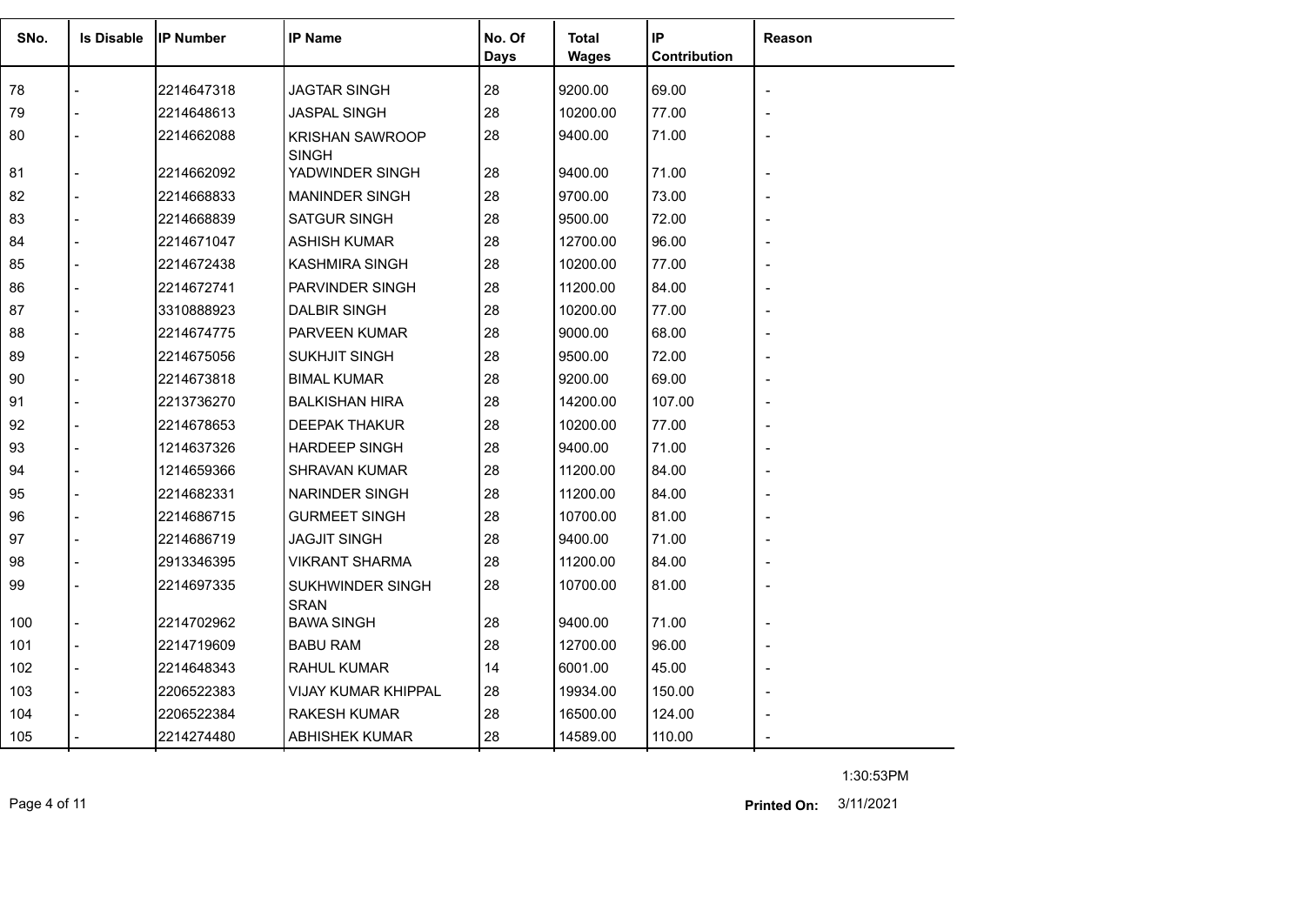| SNo. | <b>Is Disable</b> | <b>IP Number</b> | <b>IP Name</b>                            | No. Of<br>Days | <b>Total</b><br><b>Wages</b> | IP<br>Contribution | <b>Reason</b> |
|------|-------------------|------------------|-------------------------------------------|----------------|------------------------------|--------------------|---------------|
| 106  |                   | 2214274390       | <b>AJAY KUMAR</b>                         | 28             | 17069.00                     | 129.00             |               |
| 107  |                   | 2214274502       | <b>AJIT SINGH</b>                         | 28             | 15089.00                     | 114.00             |               |
| 108  |                   | 2214274408       | <b>ARJUN KUMAR</b>                        | 27             | 16459.00                     | 124.00             |               |
| 109  |                   | 2214274159       | <b>ASHOK KUMAR</b>                        | 28             | 17069.00                     | 129.00             |               |
| 110  |                   | 2214274411       | <b>BHOLA TIWARI</b>                       | 28             | 14839.00                     | 112.00             |               |
| 111  |                   | 2214274486       | DEEPAK GOYAL                              | 20             | 13652.00                     | 103.00             |               |
| 112  |                   | 2214273248       | <b>DEEPAK MISHRA</b>                      | 28             | 17069.00                     | 129.00             |               |
| 113  |                   | 2214274124       | DEV LAL SHARMA                            | 28             | 17069.00                     | 129.00             |               |
| 114  |                   | 2214274291       | DEVENDER SINGH YADAV                      | 28             | 14589.00                     | 110.00             |               |
| 115  |                   | 2214274134       | DHIRANJAN KUMAR                           | 28             | 20485.00                     | 154.00             |               |
| 116  |                   | 2214274481       | <b>DILIP GUPTA</b>                        | 28             | 17069.00                     | 129.00             |               |
| 117  |                   | 2214274292       | <b>GAURAV</b>                             | 28             | 17069.00                     | 129.00             |               |
| 118  |                   | 2214274258       | <b>INDAR SINGH</b>                        | 28             | 15089.00                     | 114.00             |               |
| 119  |                   | 2214274200       | <b>JITENDRA KUMAR</b><br><b>PRAJAPATI</b> | 28             | 21369.00                     | 161.00             |               |
| 120  |                   | 2214274399       | <b>KRISHAN</b>                            | 28             | 14839.00                     | 112.00             |               |
| 121  |                   | 2214274276       | <b>MANDROOP SINGH</b>                     | 28             | 17069.00                     | 129.00             |               |
| 122  |                   | 2214273246       | NIRANJAN KUMAR<br><b>CHAUDHARY</b>        | 28             | 17069.00                     | 129.00             |               |
| 123  |                   | 2214274488       | PARMOD KUMAR SINGH                        | 26             | 14801.00                     | 111.00             |               |
| 124  |                   | 2214273403       | PAWAN KUMAR                               | 28             | 17069.00                     | 129.00             |               |
| 125  |                   | 2214273399       | PUNIT YADAV                               | 28             | 20569.00                     | 155.00             |               |
| 126  |                   | 1114627203       | RAJ KUMAR                                 | 28             | 20569.00                     | 155.00             |               |
| 127  |                   | 2214274406       | <b>RAJESH KUMAR</b>                       | 28             | 14589.00                     | 110.00             |               |
| 128  |                   | 2214274301       | RAJESH KUMAR PAL                          | 28             | 17069.00                     | 129.00             |               |
| 129  | $\overline{a}$    | 2214274203       | RAJESH KUMAR RAO                          | 28             | 17069.00                     | 129.00             |               |
| 130  |                   | 2214274485       | <b>RAMESH KUMAR</b>                       | 28             | 17069.00                     | 129.00             |               |
| 131  |                   | 2214274108       | SANJU SHARMA                              | 28             | 17069.00                     | 129.00             |               |
| 132  |                   | 2214274195       | <b>SATBIR SINGH</b>                       | 28             | 18739.00                     | 141.00             |               |
| 133  |                   | 2214274306       | <b>SHINTU</b>                             | 28             | 17069.00                     | 129.00             |               |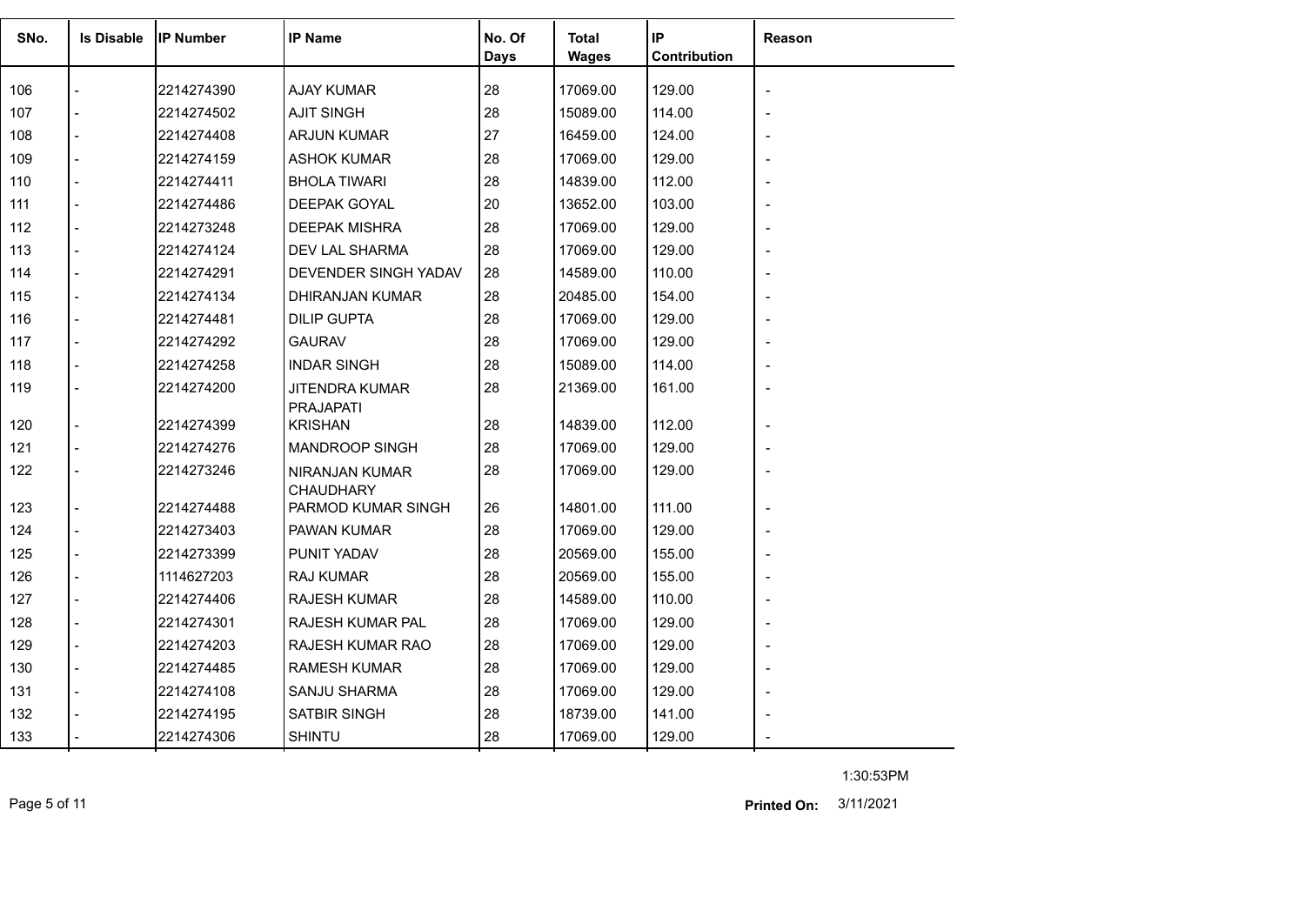| SNo. | <b>Is Disable</b>        | <b>IP Number</b> | <b>IP Name</b>           | No. Of<br><b>Days</b> | Total<br>Wages | IP<br>Contribution | Reason         |
|------|--------------------------|------------------|--------------------------|-----------------------|----------------|--------------------|----------------|
| 134  |                          | 2214274148       | SHIVAM AWASTHI           | 28                    | 20499.00       | 154.00             |                |
| 135  |                          | 2214274105       | <b>SHRIRAM</b>           | 28                    | 16595.00       | 125.00             |                |
| 136  |                          | 2214274140       | <b>SUNIL KUMAR</b>       | 28                    | 17069.00       | 129.00             |                |
| 137  |                          | 2214274398       | <b>SUNIL KUMAR</b>       | 28                    | 15589.00       | 117.00             |                |
| 138  |                          | 2214273247       | <b>UPADESH KUMAR</b>     | 28                    | 17069.00       | 129.00             |                |
| 139  |                          | 2214274508       | VEER SINGH               | 28                    | 15089.00       | 114.00             |                |
| 140  |                          | 2214294050       | <b>MUKESH KUMAR</b>      | 28                    | 17069.00       | 129.00             |                |
| 141  |                          | 2214294167       | <b>BIRENDRA KUMAR</b>    | 28                    | 18485.00       | 139.00             |                |
| 142  |                          | 2214294168       | DEEPK KUMAR              | 28                    | 17589.00       | 132.00             |                |
| 143  |                          | 2214306562       | <b>HARI KRISHAN</b>      | 28                    | 17069.00       | 129.00             |                |
| 144  | $\overline{a}$           | 2214353552       | <b>MOHAN LAL</b>         | 28                    | 15089.00       | 114.00             |                |
| 145  | $\overline{a}$           | 2214353553       | <b>SUNIL KUMAR</b>       | 28                    | 17069.00       | 129.00             |                |
| 146  |                          | 2214353554       | <b>SUSHEEL</b>           | 28                    | 17069.00       | 129.00             |                |
| 147  | $\overline{\phantom{a}}$ | 2214414299       | <b>AWDESH KUMAR</b>      | 28                    | 17069.00       | 129.00             |                |
| 148  |                          | 2214375822       | <b>MANI KUMAR SHARMA</b> | 28                    | 17069.00       | 129.00             |                |
| 149  |                          | 2214375826       | <b>RAVINDER</b>          | 23                    | 11573.00       | 87.00              |                |
| 150  | $\overline{a}$           | 2214414309       | PANKAJ GUPTA             | 28                    | 17069.00       | 129.00             |                |
| 151  |                          | 2214414331       | MANJEET SINGH            | 28                    | 17069.00       | 129.00             |                |
| 152  | $\blacksquare$           | 2214414348       | SANDEEP KUMAR            | 28                    | 15089.00       | 114.00             |                |
| 153  |                          | 2214414352       | AJAY PRASAD              | 28                    | 17069.00       | 129.00             |                |
| 154  |                          | 2214423872       | <b>NARENDER SINGH</b>    | 28                    | 15089.00       | 114.00             |                |
| 155  |                          | 2214423894       | <b>RAVINDER KUMAR</b>    | 27                    | 13585.00       | 102.00             |                |
| 156  |                          | 2214423911       | SHAILESH KUMAR PAL       | 27                    | 16459.00       | 124.00             |                |
| 157  |                          | 2214423919       | <b>GABRIEL GARI</b>      | 28                    | 17069.00       | 129.00             |                |
| 158  |                          | 2214423933       | <b>MANISH KUMAR</b>      | 28                    | 15089.00       | 114.00             |                |
| 159  |                          | 2214434920       | BAPPA DAS                | 28                    | 17069.00       | 129.00             | $\blacksquare$ |
| 160  |                          | 2214434927       | RAVINDER KUMAR           | 28                    | 17069.00       | 129.00             |                |
| 161  |                          | 2214434937       | ASHISH KUMAR PANDEY      | 28                    | 15089.00       | 114.00             |                |
| 162  |                          | 2214447489       | MANISH KUMAR SHARMA      | 28                    | 18818.00       | 142.00             |                |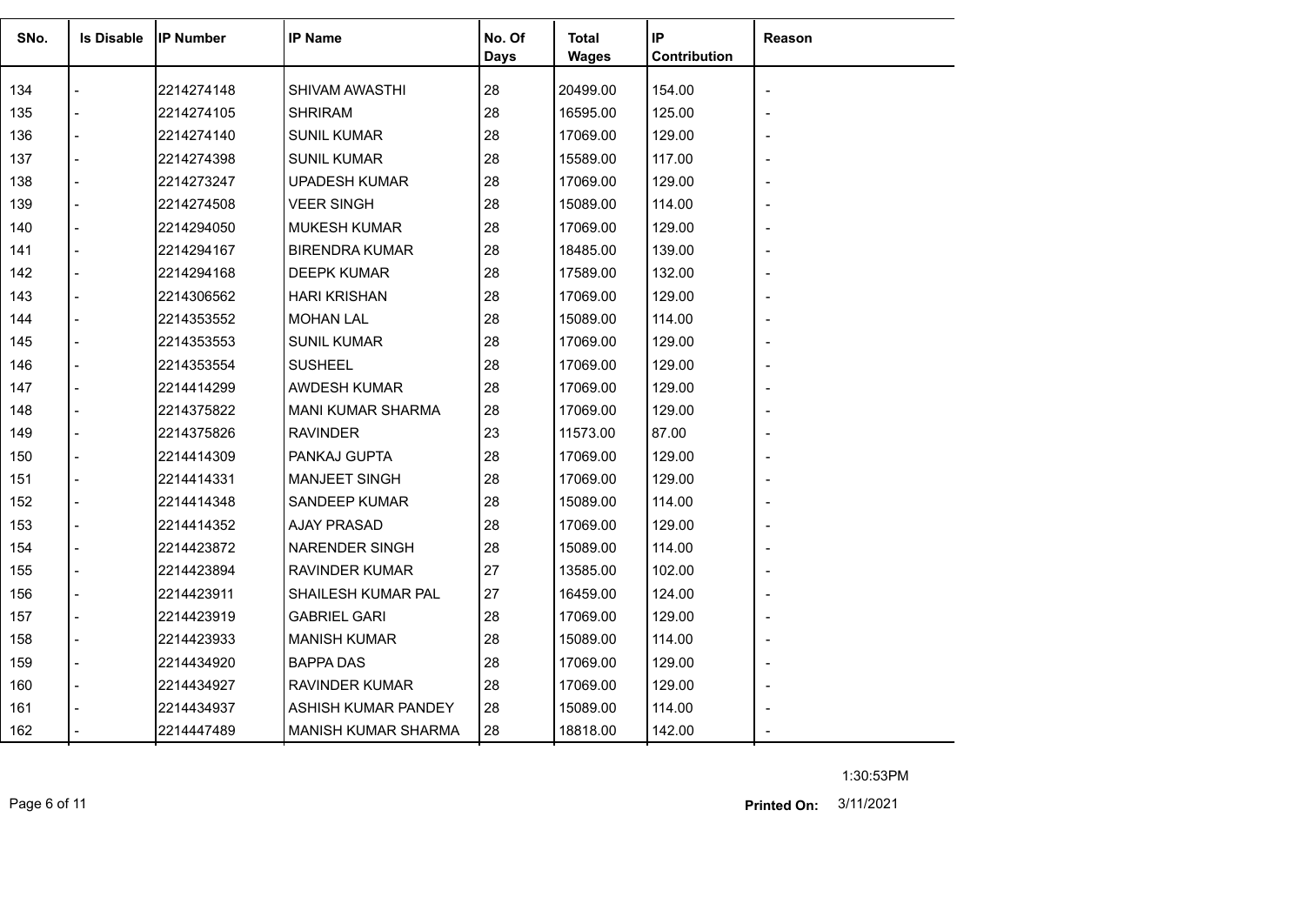| SNo. | <b>Is Disable</b> | <b>IP Number</b> | <b>IP Name</b>                           | No. Of<br>Days | Total<br><b>Wages</b> | IP<br>Contribution | <b>Reason</b>            |
|------|-------------------|------------------|------------------------------------------|----------------|-----------------------|--------------------|--------------------------|
| 163  |                   | 2214459930       | <b>BRIJESH KUMAR PAL</b>                 | 28             | 17069.00              | 129.00             | $\overline{\phantom{a}}$ |
| 164  |                   | 2214459938       | DEEPAK KUMAR PANDEY                      | 28             | 15089.00              | 114.00             |                          |
| 165  |                   | 2214459943       | DINESH THAKUR                            | 28             | 17069.00              | 129.00             |                          |
| 166  |                   | 2214479992       | <b>JITENDRA KUMAR</b>                    | 28             | 13063.00              | 98.00              |                          |
| 167  |                   | 2214480009       | NARENDER KUMAR                           | 28             | 18363.00              | 138.00             |                          |
| 168  |                   | 2214480025       | <b>RAKESH</b>                            | 28             | 13063.00              | 98.00              |                          |
| 169  |                   | 2214353558       | <b>SHAMIM AHMAD</b>                      | 28             | 16589.00              | 125.00             |                          |
| 170  |                   | 1114627210       | <b>SACHIN MALIK</b>                      | 28             | 13709.00              | 103.00             |                          |
| 171  |                   | 6923035354       | SATENDER YADAV                           | 28             | 18335.00              | 138.00             |                          |
| 172  |                   | 2214511792       | NARESH KUMAR                             | 28             | 13695.00              | 103.00             |                          |
| 173  |                   | 2214511800       | <b>DINESH KUMAR</b>                      | 28             | 15263.00              | 115.00             |                          |
| 174  |                   | 2214520738       | <b>SANDEEP KUMAR</b>                     | 24             | 14631.00              | 110.00             |                          |
| 175  |                   | 2214520761       | LOKESH                                   | 28             | 13695.00              | 103.00             |                          |
| 176  |                   | 2214534346       | ASHWANI KAUSHIK                          | 28             | 17069.00              | 129.00             |                          |
| 177  |                   | 2214534342       | <b>BIJENDER</b>                          | 28             | 17069.00              | 129.00             |                          |
| 178  |                   | 2214534353       | CHHOTE LAL YADAV                         | 28             | 15263.00              | 115.00             |                          |
| 179  |                   | 2214539430       | <b>HIMANSHU VERMA</b>                    | 28             | 17069.00              | 129.00             |                          |
| 180  |                   | 2214534329       | <b>MOMIN</b>                             | 28             | 17069.00              | 129.00             |                          |
| 181  |                   | 2214539441       | PANKAJ SHARMA                            | 28             | 20319.00              | 153.00             |                          |
| 182  |                   | 2214534333       | SAIF ALI KHAN                            | 28             | 17069.00              | 129.00             |                          |
| 183  |                   | 2214546160       | <b>HIMANSHU</b>                          | 28             | 17069.00              | 129.00             |                          |
| 184  |                   | 2214562987       | <b>KRISHAN</b>                           | 26             | 12877.00              | 97.00              |                          |
| 185  |                   | 1321433385       | <b>RAJ SINGH</b>                         | 28             | 19854.00              | 149.00             |                          |
| 186  |                   | 2214578012       | <b>AJAY KUMAR</b>                        | 28             | 12867.00              | 97.00              |                          |
| 187  |                   | 2214578022       | <b>ANIL</b>                              | 28             | 14076.00              | 106.00             |                          |
| 188  |                   | 6928666511       | SANTOSH BAIRWA                           | 28             | 17069.00              | 129.00             |                          |
| 189  |                   | 2214578036       | SANTOSH YADAV                            | 28             | 14076.00              | 106.00             |                          |
| 190  |                   | 2214577990       | <b>SHATRUDHAN KUMAR</b><br><b>PANDEY</b> | 28             | 13867.00              | 104.00             |                          |
| 191  |                   | 2214578047       | <b>VIKAS</b>                             | 26             | 19670.00              | 148.00             |                          |

Page 7 of 11 3/11/2021 **Printed On:**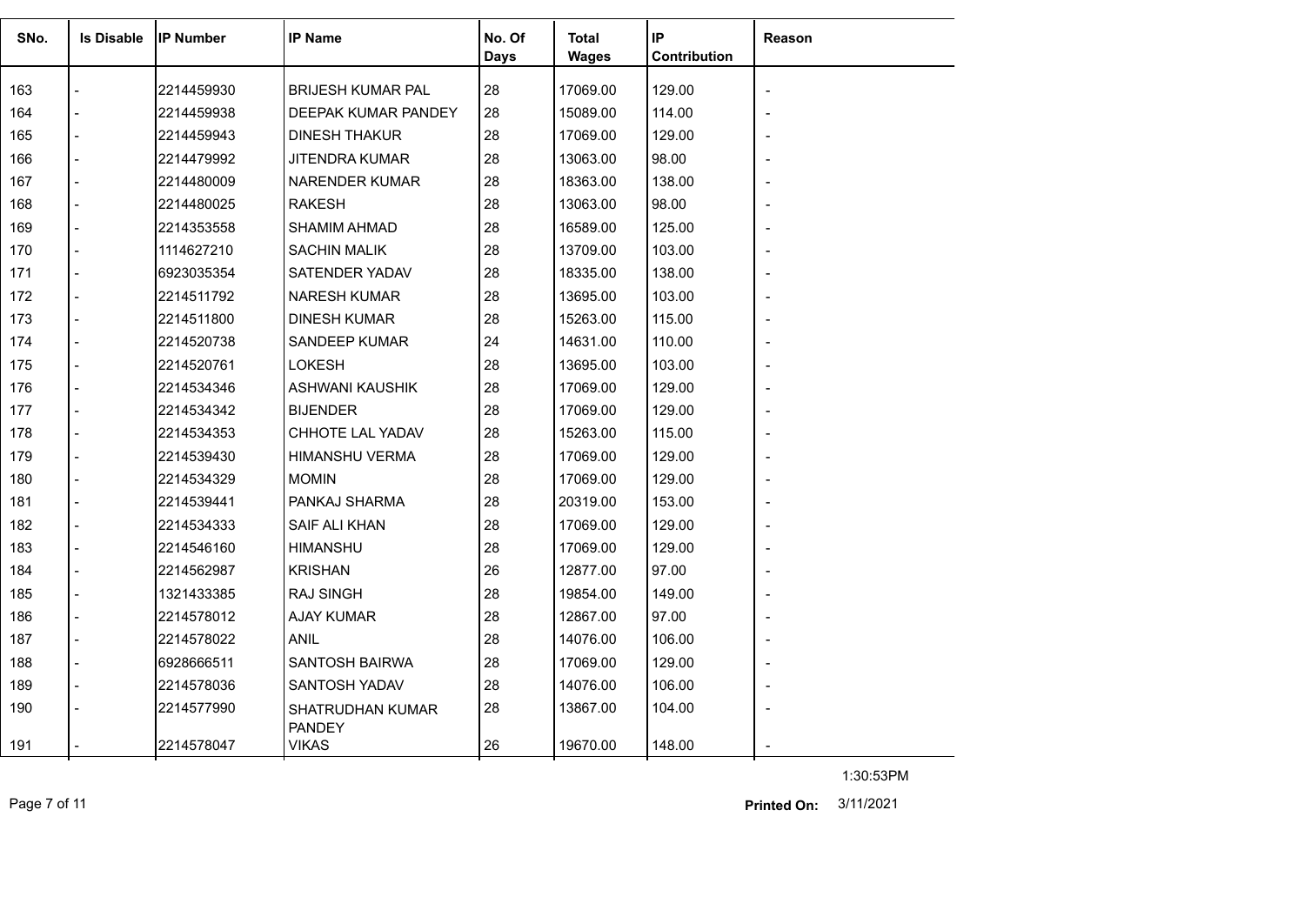| SNo. | <b>Is Disable</b> | <b>IP Number</b> | <b>IP Name</b>        | No. Of<br>Days | Total<br><b>Wages</b> | IP<br>Contribution | Reason |
|------|-------------------|------------------|-----------------------|----------------|-----------------------|--------------------|--------|
| 192  |                   | 2214274199       | <b>VIKASH PRASAD</b>  | 28             | 18769.00              | 141.00             |        |
| 193  |                   | 2214587883       | <b>VISHAV NATH</b>    | 28             | 13576.00              | 102.00             |        |
| 194  |                   | 2214587887       | JITENDER KUMAR        | 28             | 17069.00              | 129.00             |        |
| 195  |                   | 2214587891       | <b>SURENDER KUMAR</b> | 28             | 13063.00              | 98.00              |        |
| 196  |                   | 2214587898       | <b>ANKIT</b>          | 28             | 14076.00              | 106.00             |        |
| 197  |                   | 2214613934       | <b>BHAGAT SINGH</b>   | 26             | 13065.00              | 98.00              |        |
| 198  |                   | 2214613946       | SUNIL CHAWLA          | 28             | 14576.00              | 110.00             |        |
| 199  |                   | 2214613950       | AVNISH CHAUHAN        | 28             | 17069.00              | 129.00             |        |
| 200  |                   | 2214610299       | AMIT KUMAR MAURYA     | 28             | 13572.00              | 102.00             |        |
| 201  |                   | 2214610277       | AWDHESH SHARMA        | 28             | 17069.00              | 129.00             |        |
| 202  |                   | 2214616724       | PRABHAT KUMAR         | 28             | 17069.00              | 129.00             |        |
| 203  |                   | 2214606437       | <b>VIKAS SHARMA</b>   | 28             | 14072.00              | 106.00             |        |
| 204  |                   | 2214620297       | <b>SUNIL KUMAR</b>    | 28             | 17069.00              | 129.00             |        |
| 205  |                   | 2214274400       | <b>RAJESH KUMAR</b>   | 28             | 13572.00              | 102.00             |        |
| 206  |                   | 1323877448       | <b>GHANSHYAM</b>      | 28             | 14076.00              | 106.00             |        |
| 207  |                   | 2214634205       | <b>DEVENDER</b>       | 28             | 13576.00              | 102.00             |        |
| 208  |                   | 2214632348       | <b>TRILOK</b>         | 27             | 13573.00              | 102.00             |        |
| 209  |                   | 2214642288       | <b>SUNIL KUMAR</b>    | 6              | 2909.00               | 22.00              |        |
| 210  |                   | 2214642299       | <b>JITENDER</b>       | 28             | 13576.00              | 102.00             |        |
| 211  |                   | 2214642293       | NIRANJAN PRASAD       | 28             | 13576.00              | 102.00             |        |
| 212  |                   | 2214639377       | SANDEEP               | 28             | 13576.00              | 102.00             |        |
| 213  |                   | 2214647494       | <b>SONU KUMAR</b>     | 27             | 13087.00              | 99.00              |        |
| 214  |                   | 2214647903       | <b>UMESH</b>          | 28             | 17069.00              | 129.00             |        |
| 215  |                   | 2214658292       | <b>ROSHAN KUMAR</b>   | 28             | 17069.00              | 129.00             |        |
| 216  |                   | 2214658297       | RAJEEV KUMAR MISHRA   | 28             | 17069.00              | 129.00             |        |
| 217  |                   | 2214660554       | <b>SACHIN</b>         | 20             | 12192.00              | 92.00              |        |
| 218  |                   | 2214662746       | DEEPANSHU             | 28             | 17690.00              | 133.00             |        |
| 219  |                   | 2214663317       | <b>ABHISEK RAJ</b>    | 19             | 11583.00              | 87.00              |        |
| 220  |                   | 1114627207       | <b>NADIM</b>          | 28             | 17069.00              | 129.00             |        |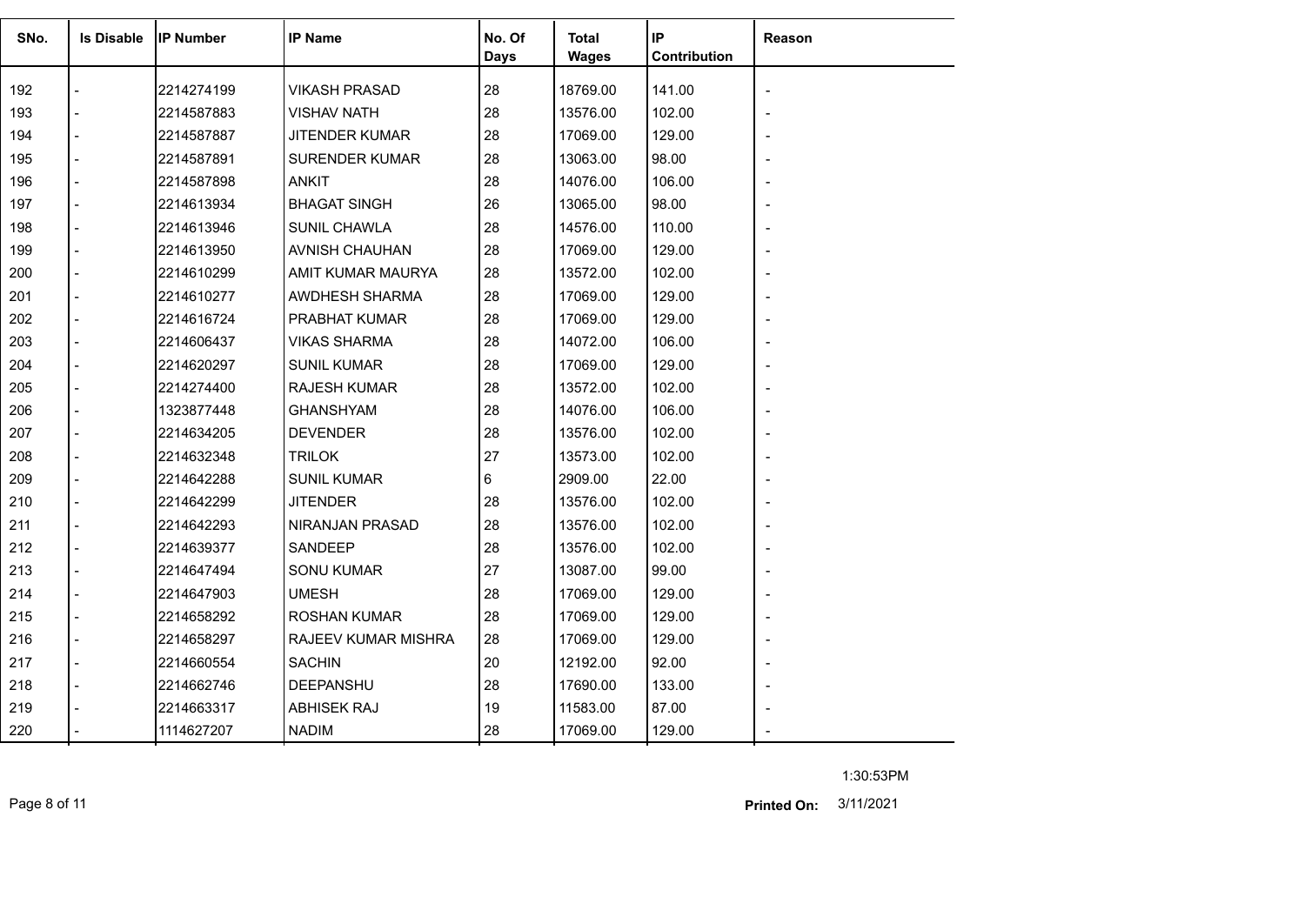| SNo. | <b>Is Disable</b>        | <b>IP Number</b> | <b>IP Name</b>            | No. Of<br><b>Days</b> | Total<br><b>Wages</b> | IP<br>Contribution | Reason         |
|------|--------------------------|------------------|---------------------------|-----------------------|-----------------------|--------------------|----------------|
| 221  |                          | 2214666400       | <b>MUKESH KUMAR SINGH</b> | 28                    | 19061.00              | 143.00             |                |
| 222  |                          | 2214667186       | <b>DIGVIJAY CHAUHAN</b>   | 28                    | 20819.00              | 157.00             |                |
| 223  | $\overline{a}$           | 2214667184       | <b>ASHOK KUMAR</b>        | 28                    | 17069.00              | 129.00             |                |
| 224  |                          | 2214501336       | <b>NIRAJ SINGH</b>        | 28                    | 14393.00              | 108.00             |                |
| 225  |                          | 2214667516       | <b>ABHISHEK</b>           | 28                    | 11875.00              | 90.00              |                |
| 226  | $\blacksquare$           | 2214667520       | <b>CHANDESWER SHARMA</b>  | 28                    | 17069.00              | 129.00             |                |
| 227  |                          | 2214274267       | <b>SASHI PARMAR</b>       | 28                    | 14393.00              | 108.00             |                |
| 228  |                          | 6927216862       | <b>NIKHIL KUMAR</b>       | 28                    | 13576.00              | 102.00             |                |
| 229  | $\overline{a}$           | 2214675710       | <b>JASMER</b>             | 28                    | 13576.00              | 102.00             |                |
| 230  |                          | 2214400078       | <b>ANKIT GUPTA</b>        | 26                    | 15174.00              | 114.00             |                |
| 231  |                          | 2214677724       | <b>VIPUL SINGH</b>        | 28                    | 17690.00              | 133.00             |                |
| 232  | $\overline{a}$           | 2214375824       | <b>SANTOSH KUMAR</b>      | 28                    | 17069.00              | 129.00             |                |
| 233  |                          | 6924099494       | AMIT KUMAR                | 28                    | 17069.00              | 129.00             |                |
| 234  |                          | 2214682339       | <b>PARVINDER</b>          | 28                    | 13072.00              | 99.00              |                |
| 235  |                          | 2214688145       | <b>SAHIL KUMAR</b>        | 28                    | 13572.00              | 102.00             |                |
| 236  | $\overline{\phantom{a}}$ | 2214688553       | VIJAY CHAUDHARY           | 16                    | 7470.00               | 57.00              |                |
| 237  |                          | 2214691400       | <b>AJAY KUMAR</b>         | 28                    | 13072.00              | 99.00              |                |
| 238  |                          | 1320276894       | <b>VINOD KUMAR</b>        | 25                    | 12118.00              | 91.00              |                |
| 239  |                          | 2214688208       | <b>VIVEK GAUR</b>         | 6                     | 2801.00               | 21.00              |                |
| 240  | $\overline{a}$           | 2214697339       | <b>BABALU KUMAR</b>       | 28                    | 17069.00              | 129.00             | $\blacksquare$ |
| 241  |                          | 2214634355       | VIMAL KUMAR RANJAN        | 28                    | 16595.00              | 125.00             |                |
| 242  |                          | 2214640943       | <b>CHIMAN LAL</b>         | 28                    | 13576.00              | 102.00             |                |
| 243  | $\blacksquare$           | 2214610286       | SANJAY KUMAR SINGH        | 28                    | 17069.00              | 129.00             |                |
| 244  |                          | 2214489982       | PANKAJ KUMAR DUBEY        | 28                    | 17069.00              | 129.00             |                |
| 245  |                          | 2214705482       | <b>MUKESH KUMAR</b>       | 28                    | 17069.00              | 129.00             |                |
| 246  | $\overline{a}$           | 2214706871       | <b>AMIT KUMAR</b>         | $\overline{2}$        | 970.00                | 8.00               |                |
| 247  |                          | 2214601003       | <b>CHHOTE KUMAR</b>       | 28                    | 17069.00              | 129.00             |                |
| 248  |                          | 1114201557       | <b>DEVENDER KUMAR</b>     | 28                    | 17069.00              | 129.00             |                |
| 249  |                          | 2214705043       | <b>KAMAL</b>              | 28                    | 13576.00              | 102.00             |                |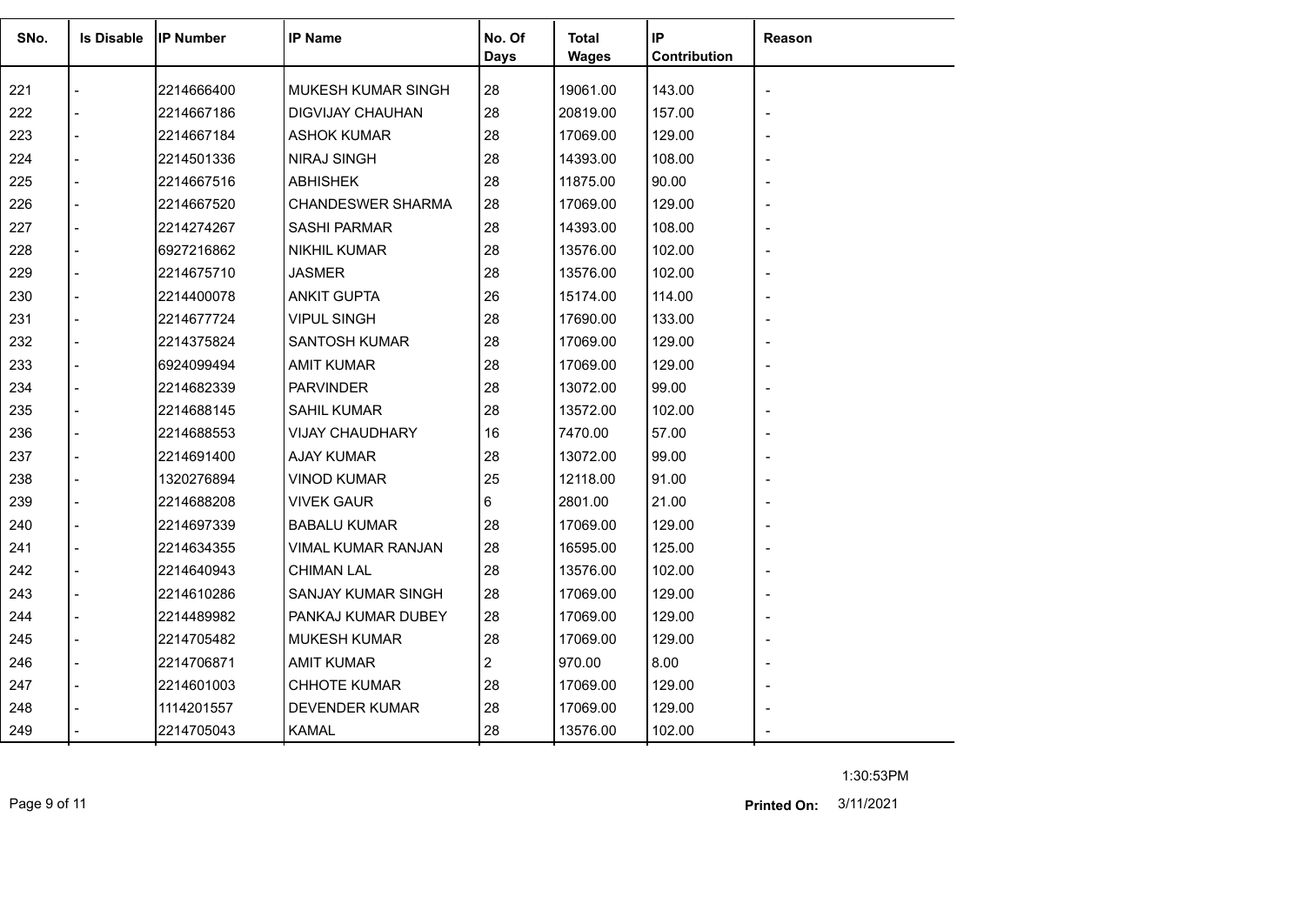| SNo. | <b>Is Disable</b>        | <b>IP Number</b> | <b>IP Name</b>                         | No. Of      | <b>Total</b> | IP           | <b>Reason</b> |
|------|--------------------------|------------------|----------------------------------------|-------------|--------------|--------------|---------------|
|      |                          |                  |                                        | <b>Days</b> | Wages        | Contribution |               |
| 250  |                          | 1323185625       | SANDEEP SINGH                          | 28          | 13576.00     | 102.00       |               |
| 251  | $\overline{a}$           | 2214705050       | <b>ANIL KUMAR</b>                      | 28          | 13576.00     | 102.00       |               |
| 252  | $\overline{a}$           | 1324634589       | <b>PARVEEN</b>                         | 28          | 13576.00     | 102.00       |               |
| 253  |                          | 6914798768       | PAWAN KUMAR                            | 28          | 13576.00     | 102.00       |               |
| 254  | $\overline{a}$           | 2214479980       | <b>HARANDRA SINGH</b>                  | 28          | 13576.00     | 102.00       |               |
| 255  | $\overline{a}$           | 1214808555       | <b>ASHOK KUMAR</b>                     | 12          | 5819.00      | 44.00        |               |
| 256  |                          | 2214274248       | PYAR SINGH BISHT                       | 28          | 17069.00     | 129.00       |               |
| 257  |                          | 2214723847       | <b>GAURAV</b>                          | 16          | 7755.00      | 59.00        |               |
| 258  | $\overline{\phantom{a}}$ | 2214725914       | PANKAJ RAWAT                           | 8           | 4877.00      | 37.00        |               |
| 259  |                          | 1115556605       | ASHISH KUMAR YADAV                     | 9           | 5486.00      | 42.00        |               |
| 260  |                          | 2214719241       | <b>SAJJAN KUMAR</b><br><b>KUSHWAHA</b> | 25          | 15240.00     | 115.00       |               |
| 261  | $\overline{\phantom{a}}$ | 2214723851       | <b>SUNIL</b>                           | 20          | 9694.00      | 73.00        |               |
| 262  |                          | 2214722834       | <b>DINESH</b>                          | 16          | 7755.00      | 59.00        |               |
| 263  | $\overline{a}$           | 2214723855       | AMIT                                   | 18          | 8725.00      | 66.00        |               |
| 264  |                          | 2214725901       | <b>JASMER DHULL</b>                    | 19          | 9210.00      | 70.00        |               |
| 265  |                          | 2214725911       | SONU YADAV                             | 6           | 2908.00      | 22.00        |               |
| 266  |                          | 2214725898       | <b>CHARANJIT SINGH</b>                 | 13          | 6301.00      | 48.00        |               |
| 267  | $\overline{\phantom{a}}$ | 2214719603       | OM SHANKER PAL                         | 23          | 11148.00     | 84.00        |               |
| 268  | $\overline{a}$           | 2214721442       | PREMCHAND                              | 18          | 10973.00     | 83.00        |               |
| 269  |                          | 2213858782       | <b>SATISH KUMAR</b>                    | 13          | 7587.00      | 57.00        |               |
| 270  | $\overline{a}$           | 2214606166       | <b>VIKASH</b>                          | 6           | 2908.00      | 22.00        |               |
| 271  | $\overline{a}$           | 2214719227       | RANJEET                                | 28          | 17069.00     | 129.00       |               |
| 272  |                          | 2214720977       | PRAVANSHU BEHERA                       | 12          | 7315.00      | 55.00        |               |
| 273  |                          | 2214719598       | <b>ADARSH KUMAR</b>                    |             | 355.00       | 3.00         |               |
| 274  | $\overline{\phantom{a}}$ | 5039251528       | SATHYANANDA DAS                        |             | 355.00       | 3.00         |               |
| 275  | $\overline{\phantom{a}}$ | 2214174165       | <b>ANIL KUMAR</b>                      | 28          | 17763.00     | 134.00       |               |
| 276  |                          | 2213978372       | PAWAN KUMAR                            | 28          | 14263.00     | 107.00       |               |
| 277  |                          | 2214414282       | RAJESH KUMAR                           | 28          | 13408.00     | 101.00       |               |
| 278  |                          | 2214414285       | <b>ASHISH KUMAR</b>                    | 28          | 12763.00     | 96.00        |               |

Page 10 of 11 3/11/2021 **Printed On:**